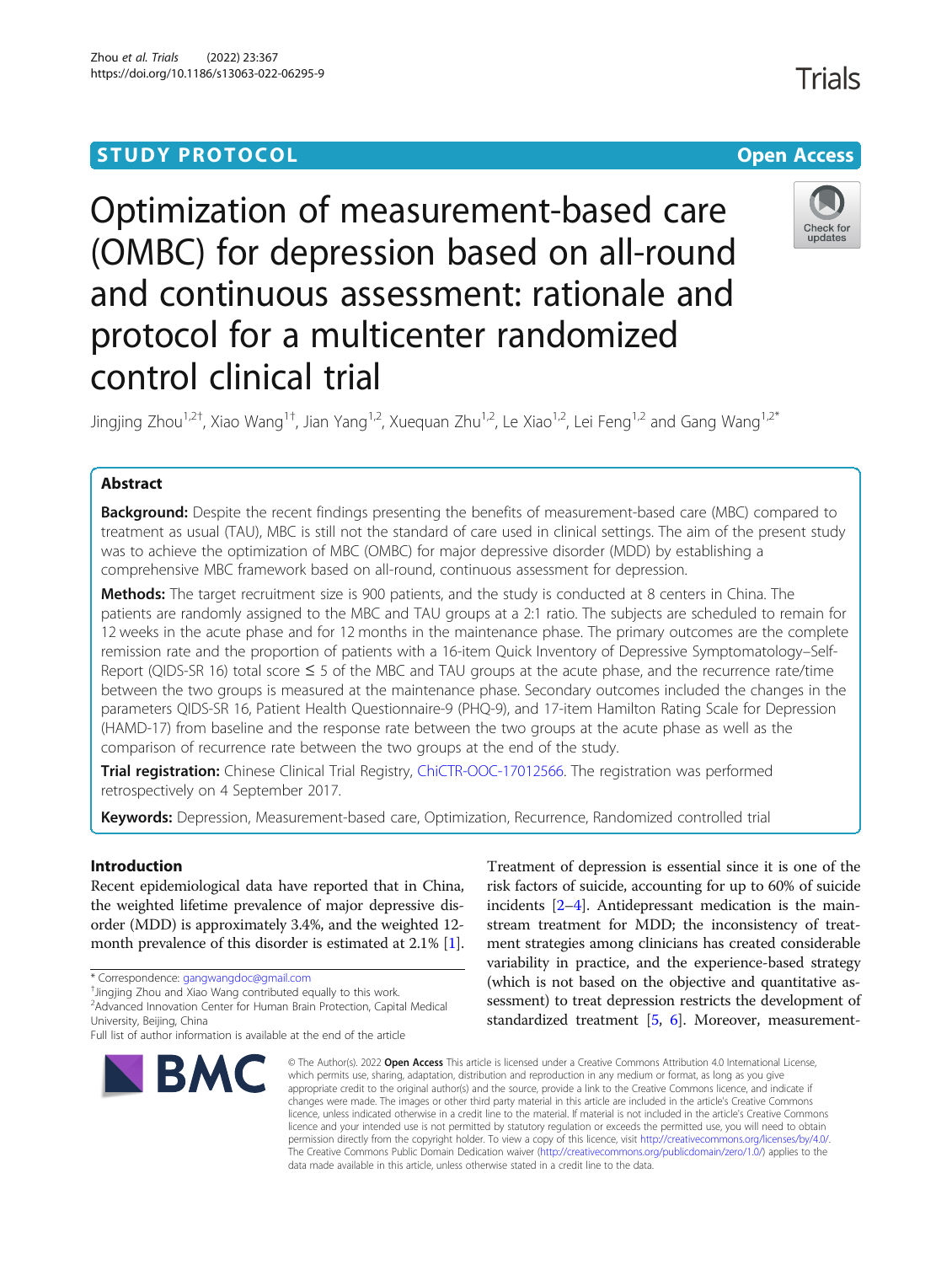based care (MBC) is a relatively simple evidence-based intervention framework. The American Psychiatric Association (APA) Practice Guidelines recommend that MBC should be used to monitor the progression of depression as well as its symptom severity, treatment tolerability, and treatment safety [[7\]](#page-9-0).

MBC is defined as the routine measurement of symptoms and side effects at each treatment visit and the use of a treatment manual describing when and how to modify medication doses according to these measurements [[8\]](#page-9-0). The MBC strategy in psychiatry includes routine assessments and the use of assessments in decisionmaking, suggesting that the adjustment of the dosage, treatment steps, or phases does not only rely on the clinicians' experience [\[9](#page-9-0), [10\]](#page-9-0). Preliminary studies have shown that MBC is a framework for guiding practice and can provide optimal treatment outcomes to patients compared to usual care [[11\]](#page-9-0). Previous studies performed over the past 20 years indicated that MBC improved the quality of patient care [\[12\]](#page-9-0). Therefore, the integration of MBC into standard care has been given careful consideration.

Considering the management of depression involves comprehensive assessment, there are 3 phases in the treatment of depression—the acute phase, the continuation phase, and the maintenance phase [\[13](#page-9-0)]. The acute phase involves the stabilization of acute symptoms, the purpose of the continuation phase is to prevent a relapse, and the goal of maintenance therapy is to prevent recurrence [\[14\]](#page-9-0). However, a substantial proportion of patients with MDD experience disease relapse or recurrence  $(R/R)$ , within 10 years after the first depressive episode; rates of recurrence have been reported to be as high as 85% [[15,](#page-9-0) [16\]](#page-9-0). Measurement-based care (MBC) is a relatively simple self-report-based intervention framework, and using this strategy of measurement-based care with treatment algorithms may result in more patients being able to achieve remission, which is the standard goal of acute treatment [[17](#page-9-0)]. MBC improves patient behavior which is related to the cognizance of the warning signs of relapse or reoccurrence in patients with major depressive disorder [[18\]](#page-9-0). Although MBC exhibits benefits over usual care, it is still not the standard care in psychiatric practices, and it also needs to be improved and popularized combined with the all-round intervention of depression.

MBC was introduced in the Beijing Anding Hospital for the first time in China, and it has markedly increased the speed of achieving patient response and remission [[19\]](#page-9-0). However, the follow-up period of the study was too short (24 weeks), and the recruitment protocol was not complex (only Beijing Anding Hospital) and failed to build a convenient and continuous evaluation system, which limited the promotion of MBC in China.

Therefore, optimization of MBC (OMBC) treatment in the future requires immediate attention, to establish a comprehensive MBC framework based on all-round, continuous assessment for depression and contribute to maximize the therapeutic benefit and facilitate the implementation of MBC.

The present study aims to compare the efficacy and acceptability between the MBC group and the TAU group during the acute phase and further explore whether the intervention of the comprehensive intervention group in the maintenance phase will contribute to reduce the recurrence rate of patience.

# Methods

# Study design

This is a multicenter randomized control clinical trial, difference analysis, consisting of two phases, the acute phase and maintenance phase. The acute phase includes a 12-week, randomized control trial in which participants diagnosed with MDD are allocated to either the MBC or the TAU group. The subjects of both groups are administered either escitalopram (Lexapro, Xi'an Janssen Pharmaceutica) or duloxetine (Cymbalta, Eli Lilly and Company), and the MBC group includes an adjustment in the treatment plan according to the quantitative program, which is based on the self-assessment results of the subjects. The patients in the TAU group receive conventional clinical treatment during the acute phase. In the maintenance phase, the patients of the MBC treatment group who achieve a score of  $\leq$  9 in the 16-item Quick Inventory of Depressive Symptomatology– Self-Report (QIDS-SR 16) at the acute phase are randomly assigned to either the comprehensive intervention group or the drug treatment group for a 6-month intervention phase and a follow-up period of 12 months. The present study was retrospectively registered in the Chinese Clinical Trial Registry (ChiCTR-OOC-17012566) on 4 September 2017. The study is conducted in accordance with the "Declaration of Helsinki" and was approved by the Human Research Ethics Committees corresponding to each study site.

#### Participants

The participants are recruited from depressed patients who are treated at eight psychiatric care sites in China from 17 May 2017 to 31 December 2021.

# Inclusion criteria

The following inclusion criteria were used:

- (1) Age between 18 and 65 years
- (2) Diagnosis of MDD according to the Diagnostic and Statistical Manual of Mental Disorders, Fourth Edition (DSM-IV) criteria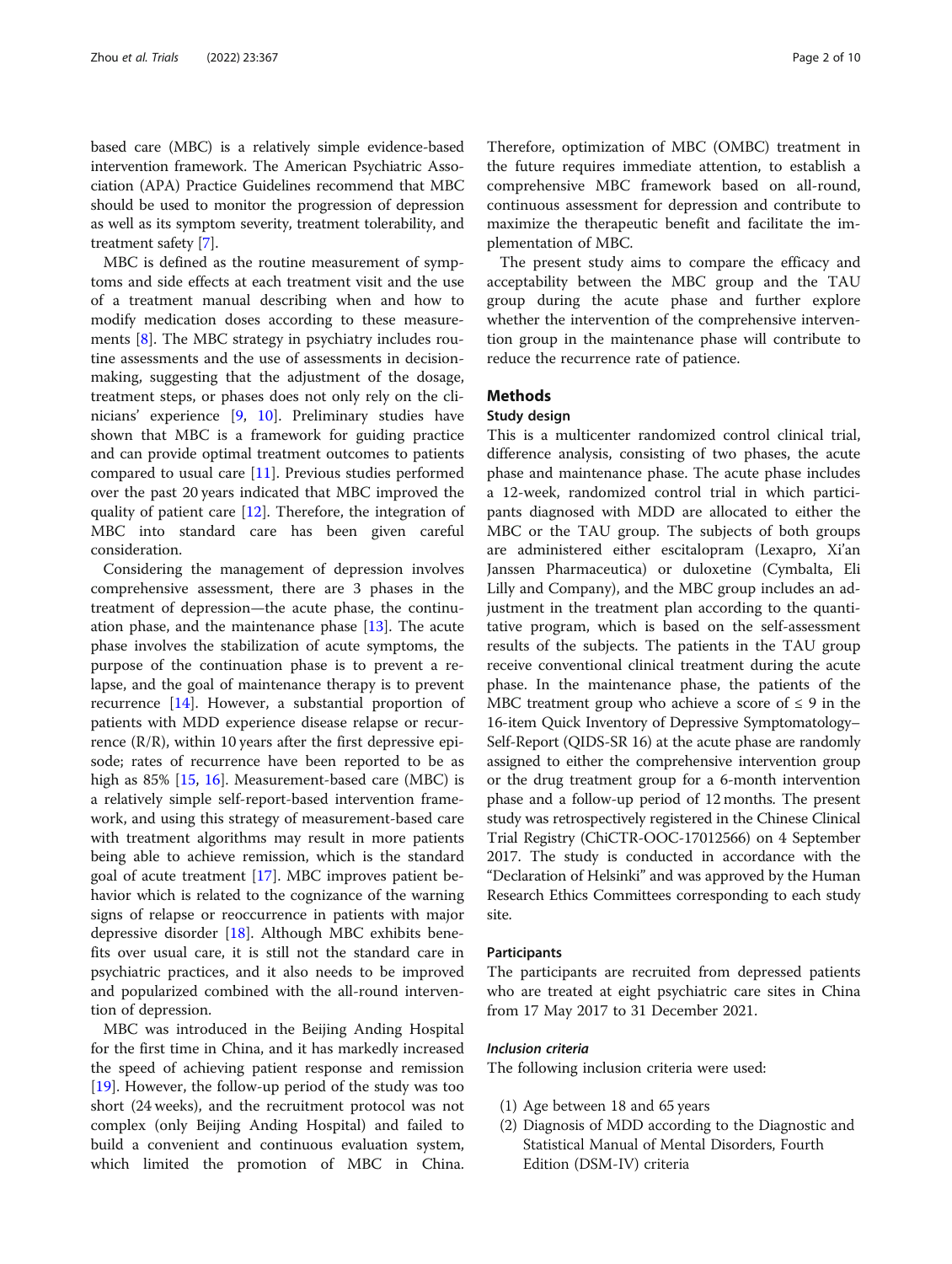- (3) Suitability for treatment with escitalopram or duloxetine
- (4) Total score of the QIDS-SR  $16 \ge 11$  and total score of the 17-Item Hamilton Rating Scale for Depression (HAMD-17)  $\geq 14$
- (5) At least primary school level education, literacy, and ability to understand and complete questionnaires

# Exclusion criteria

The exclusion criteria were as follows:

- (1) The presence of other psychiatric disorders(i.e., psychosis, schizophrenia, bipolar disorder, mania, hypomania, dementia, eating disorder)
- (2) Alcohol or other substance abuse problems
- (3) Item 3 of HAMD-17 (the suicide risk item)  $\geq$  3, indicating patients with serious suicide tendencies
- (4) Presence of serious physical disease
- (5) Women who were currently pregnant, planning pregnancy, or lactating
- (6) History of failing to tolerate or respond to escitalopram/duloxetine

# Withdrawal from the acute phase (entrance to the followup phase)

This was caused due to the following reasons:

- (1) The presence of serious adverse events (SAEs) or the termination of current treatment due to adverse events (AEs)
- (2) Withdrawal of informed consent
- (3) Consideration that quitting will benefit the patient by the study investigators
- (4) Violation of research protocols
- (5) Switch to mania or hypomania (termination)

# Withdrawal from the maintenance

This was caused based on the following reasons:

- (1) Lack of follow-up
- (2) Depression recurrence
- (3) Switch to mania, hypomania, or mixture
- (4) Suicide attempt, suicidal behavior, or self-injurious behavior
- (5) Hospitalized for mental illness

# Recruitment/consent procedures

This is a prospective, multicenter study conducted at 8 centers in China, 3 of which are psychiatric hospitals. The remaining 5 out of 8 centers are general hospitals, which are distributed in the south, east, north, and west of China. The Beijing Anding Hospital of the Capital Medical University will recruit 200 patients for this study. The remaining 700 patients will be recruited by the 7 following centers: First Affiliated Hospital of Kunming Medical University, Nanjing Brain Hospital Affiliated to Nanjing Medical University, Guangzhou Mental Health Research Center, Fourth Military Medical University of People's Liberation Army, First Affiliated Hospital of Harbin Medical University, First Affiliated Hospital of Hebei Medical University, and West China Hospital of Sichuan University. Each center will recruit 100 subjects.

Patients will be mainly recruited via referral from psychiatrists in the outpatient departments. Once a potential participant is identified and meets the eligibility criteria, the investigating physician provides the patient and relatives written and oral information on the study in an understandable language and obtains written consent to take part in the study in line with the trial standard operating procedures. During this interview, the study characteristics will be explained, including the main objectives, potential benefits and adverse events, an explanation regarding the MBC and TAU, and the option to end their participation in the study at any time. At the screening visit, the trained research investigators (clinically experienced psychiatrists) and the raters collect the data and made judgments regarding eligibility. The Chinese version of the Mini-International Neuropsychiatric Interview (MINI) is used to confirm that the DSM-IV criteria for MDD are met and to assess the exclusion criteria. Fully informed consent is obtained from the patient, and the patient is not enrolled if s/he refuses or shows significant distress. The participants will be randomly assigned to either the MBC or the TAU group in a ratio of 1:1.

## Data management

All patient-reported questionnaires will be filled out by the patient in a paper format, and all data from the physiological measurements and clinical tests will be entered in a paper case report form. Subsequently, all data will be entered in EpiData (version 3.1 or newer) by the study personnel, using blinded double data entry to ensure data quality. The data entry form will support valid values and range checks where applicable. The original forms will be kept on file at a secure location on the study site for a period of 3 years after completion of the study. No data monitoring committee will be composed and no formal stopping guidelines and corresponding interim analyses are planned. No other interim analyses are planned.

# Randomization

Participants will be randomized to receive either the MBC or the TAU group in a 1:1 allocation ratio. The randomization code is created using a blocked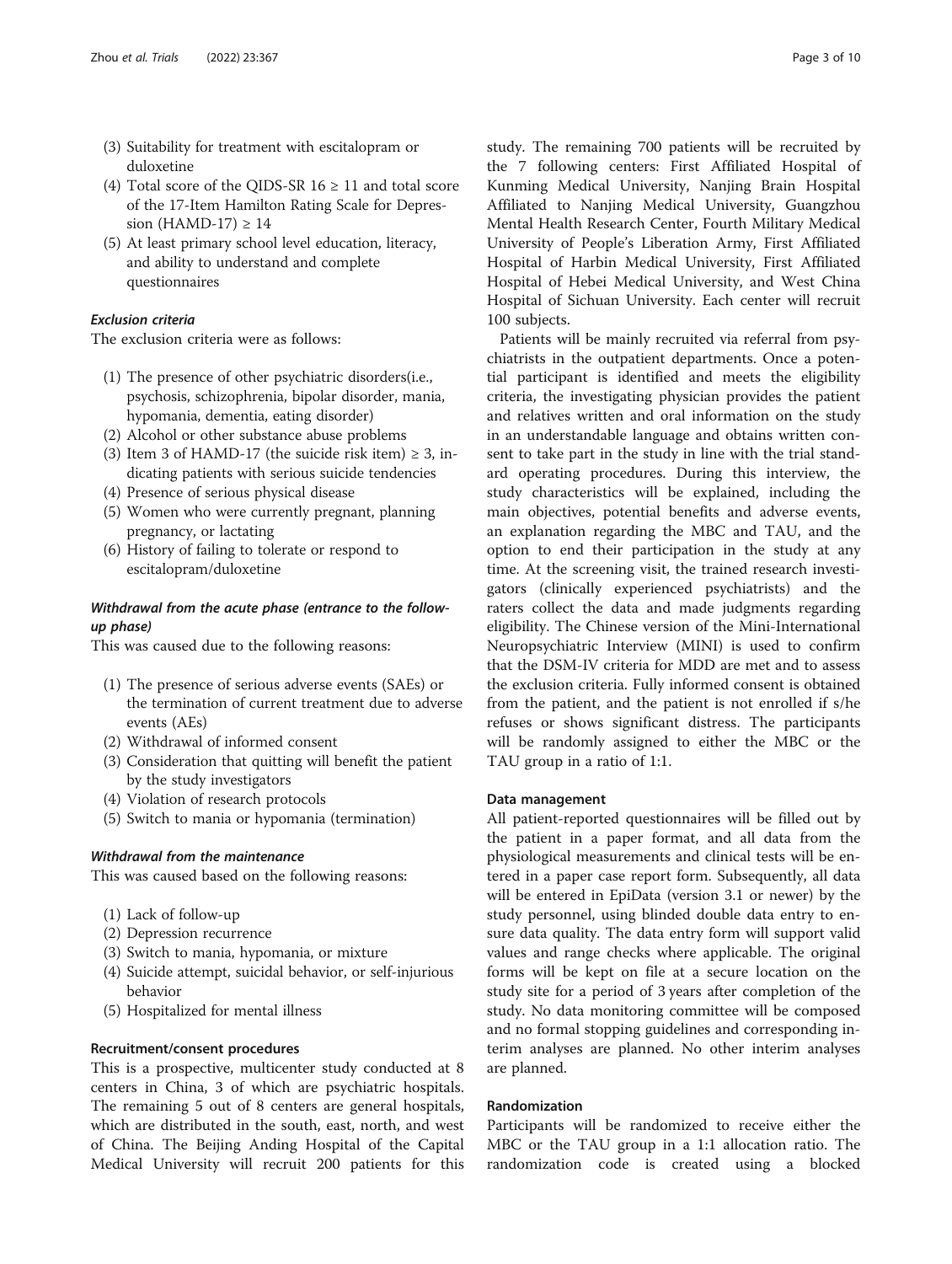randomization procedure in SAS 9.4 (SAS Institute Inc., Cary, NC, USA) by a statistician who is not involved in the study. The sequence and code used will be kept in an encrypted file accessible only to the trial statistician. Outcome assessors, trial participants, and care provider are unblind to the treatment allocation. The researchers are unblind to the treatment because they need to adjust the treatment based on the results of the score. Analyses are performed by blinded data analysts.

#### Interventions and comparator

A total of 900 outpatients with MDD are enrolled and randomly assigned to the MBC and TAU groups, at a ratio of 2:1. They are subjected to the 12-week acute phase and 12-month maintenance-phase treatments.

#### Phase 1 (acute phase—12 weeks)

All subjects are administered either escitalopram (10 mg/day) or duloxetine (60 mg/day) in the initial treatment (the patients could lower the dose in case of increased side effects). The maximum dosage of drugs used in the acute phase was 20 mg/day (escitalopram) or 120 mg/day (duloxetine), and the dosage units are 5 mg and 20–30 mg, respectively. The acute phase treatment of the MBC groups includes dosage adjustments based on the scores of QIDS-SR 16 and the Frequency, Intensity, and Burden of Side Effects Rating Scale (FIBSER). The therapeutic decision is made at the baseline and at the 2-, 4-, 6-, and 8-week period. The patients with poor efficacy (QIDS-SR  $16 > 9$ ) could alter their drug treatment at the end of the 4th week (escitalopram or duloxetine). The adjustment of the drug type is performed only once and is completed within 1 week. During the visits, drug doses and treatment regimens are adjusted according to the severity of the adverse events (see Table [1](#page-4-0) for specific dose adjustment).

As a comparator, the TAU group is a traditional treatment based on clinical experience. The patients of the TAU group are treated by their psychiatrists at each outpatient visit, and their treatment drugs and adjustment are not limited.

At baseline and at weeks 2, 4, 6, 8, and 12 of the study, the patients complete self-evaluation reports. The observer evaluations are received at baseline and at weeks 4, 8, and 12 in both groups.

#### Phase 2 (maintenance phase—12 months)

The patients of the MBC treatment group who achieve response (QIDS-SR 16 score  $\leq$  9) in the acute phase were randomly assigned to the comprehensive intervention group or the drug treatment group for 6 months. The ratio was 1:1, and these patients are followed up for 12 months. The patients of the MBC and the TAU groups who exhibit poor treatment efficacy (QIDS-SR 16 > 9) and those who are terminated during the trial are followed up during the maintenance phase. The comprehensive intervention group maintains antidepressant treatment in the acute phase and computerized cognitive behavioral therapy (CCBT) for 6 months. The CCBT program included 20 units in total, and each unit requires approximately 30 min for completion. The patients receive feedback at the end of each unit. The drug treatment group includes continuing antidepressant treatment of the acute phase for 6 months, and no restriction is set on the treatment following 6 months. The maintenance phase assessments are performed at 1, 3, 6, 9, and 12 months and are completed by the researchers. In case of a termination event, subsequent treatment is provided by the research physician. The terminal events are defined as follows: [1] recurrence: evaluation of two consecutive QIDS-SR 16  $\ge$  9 or diagnosis of MDD according to DSM-IV criteria [2]; hospitalization: hospitalized for mental illness [3]; switch to manic: hypomania, mania, mixed episodes according to DSM-IV criteria; and [4] self-injurious/suicidal behavior.

See "Fig. [1](#page-5-0) Research flow diagram" depicting a detailed overview of the research procedure.

# Interview time schedule Acute phase treatment

A total of 7 visits (baseline, weeks 2, 4, 6, 8, 10, and 12) are conducted in the acute phase of the MBC treatment group, of which the visits performed at week 6 and week 10 can be performed by telephone interview. A total of 5 visits (baseline, weeks 2, 4, 8, and 12) are conducted in the TAU treatment group (a detailed overview is presented in Table [2\)](#page-6-0). The telephone interview is conducted as follows: in case the patient fails to complete the interview within the specified time, the researcher performs a telephone interview to complete the questionnaire according to the items of the self-rating scale. All subjects complete self-assessment and mood mapping on the mobile app every day. In addition, they complete the evaluation of other scales according to the interview points.

#### Maintenance phase treatment

Two groups are interviewed at the end of months 1, 3, 6, 9, and 12 during the follow-up period. The subjects finish all self-assessment scales and all observer rating scales.

# Drug/therapy combination

During the acute phase, the MBC group is only allowed to use research drugs, the TAU group is not limited with drugs. During the maintenance phase, the combined use of drugs is not restricted in the two groups.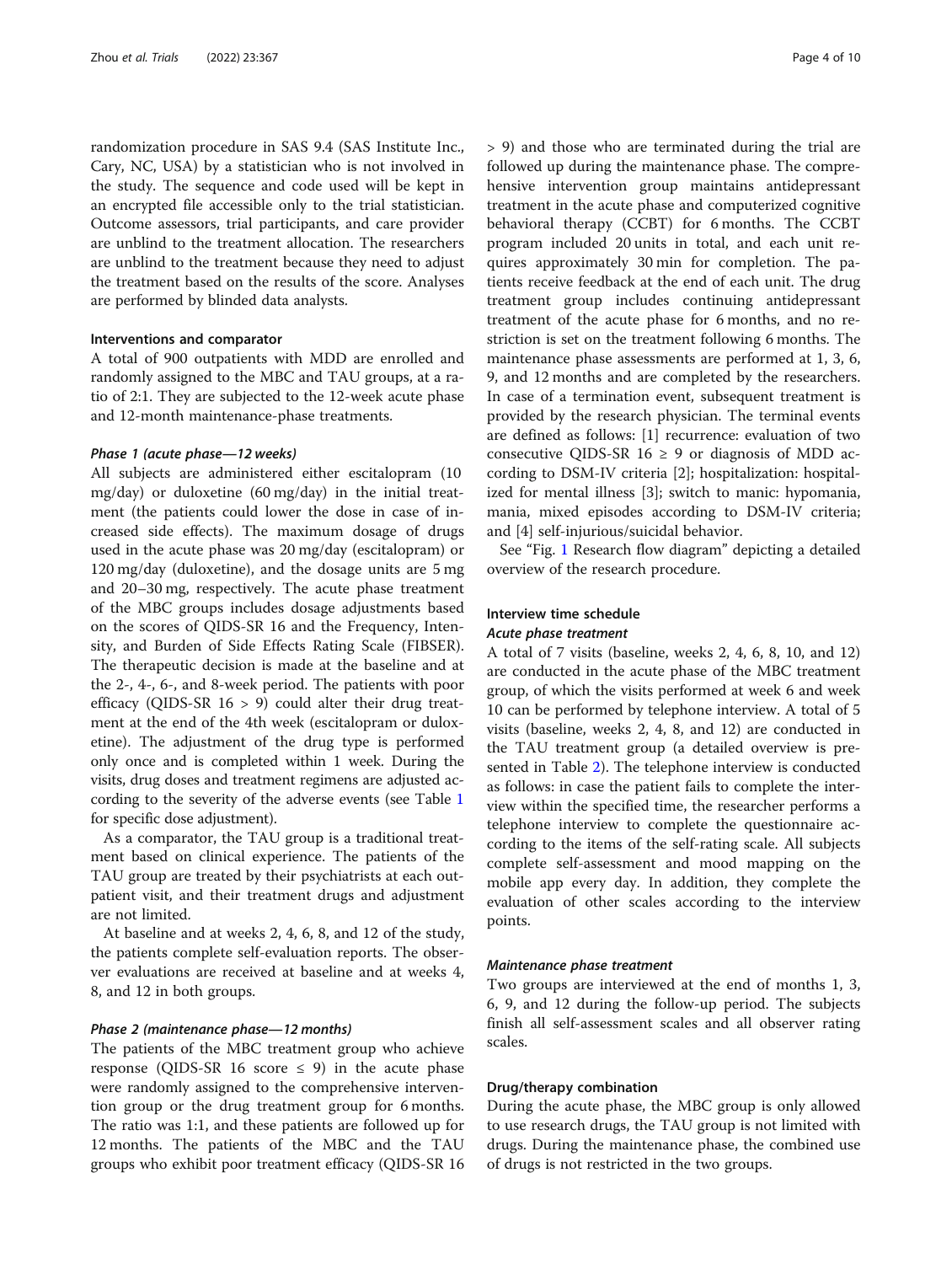# <span id="page-4-0"></span>Table 1 Treatment decision points and adjustments

| Time                  | <b>Assessment tool</b>                                    | Score             | Escitalopram                                                                                                                                                                                                                                                                                 | <b>Duloxetine</b>                                                                                                                                                                                                                                                                        |  |  |
|-----------------------|-----------------------------------------------------------|-------------------|----------------------------------------------------------------------------------------------------------------------------------------------------------------------------------------------------------------------------------------------------------------------------------------------|------------------------------------------------------------------------------------------------------------------------------------------------------------------------------------------------------------------------------------------------------------------------------------------|--|--|
| Baseline              |                                                           |                   | Initial dose 10 mg/day; if the patient<br>cannot tolerate, can reduce the dose.                                                                                                                                                                                                              | Initial dose 60 mg/day; if the patient cannot<br>tolerate, can reduce the dose.                                                                                                                                                                                                          |  |  |
| Week 2                | OIDS-SR $16 \leq 5$                                       | Remission         | Maintain current dose.                                                                                                                                                                                                                                                                       | Maintain current dose.                                                                                                                                                                                                                                                                   |  |  |
|                       | OIDS-SR $16 = 6 - 8$                                      | Partial response  | Maintain the current dose or increase<br>it to 15 mg/day                                                                                                                                                                                                                                     | Maintain the current dose or increase it to<br>80/90 mg/day.                                                                                                                                                                                                                             |  |  |
|                       | Side effects cannot tolerate (item 3 of<br>$FIBSER = 5-6$ |                   | Maintain the current dose and<br>symptomatic treatment of side effects/<br>reduction of one dose unit.                                                                                                                                                                                       | Maintain the current dose and symptomatic<br>treatment of side effects/reduction of one<br>dose unit.                                                                                                                                                                                    |  |  |
|                       | QIDS-SR 16 $\geq$ 9                                       | Treatment failure | Increase at least one dose unit or the<br>drug has reached the highest dose<br>to maintain the current dose.                                                                                                                                                                                 | Increase at least one dose unit or the drug<br>has reached the highest dose to maintain<br>the current dose.                                                                                                                                                                             |  |  |
|                       | Side effects cannot tolerate (item 3 of<br>$FIBSER = 5-6$ |                   | Reduce a dose unit or switch to duloxetine. Reduce a dose unit or switch to                                                                                                                                                                                                                  | escitalopram.                                                                                                                                                                                                                                                                            |  |  |
| Week 4                | OIDS-SR 16 $\leq$ 5                                       | Remission         | Maintain current dose.                                                                                                                                                                                                                                                                       | Maintain current dose.                                                                                                                                                                                                                                                                   |  |  |
|                       | OIDS-SR $16 = 6 - 8$                                      | Partial response  | Maintain the current dose or increase<br>it to 20 mg/day.                                                                                                                                                                                                                                    | Maintain the current dose or increase it to<br>120 mg/day.                                                                                                                                                                                                                               |  |  |
|                       | Side effects cannot tolerate (item 3 of<br>$FIBSER = 5-6$ |                   | Maintain the current dose and<br>symptomatic treatment of side effects/<br>reduction of one dose unit.                                                                                                                                                                                       | Maintain the current dose and symptomatic<br>treatment of side effects/reduction of one<br>dose unit.                                                                                                                                                                                    |  |  |
|                       | OIDS-SR $16 \ge 9$<br>Treatment failure                   |                   | Patients who have been added to the<br>highest dose and have completed<br>2 weeks may choose to change their<br>medicine; if the maximum dose<br>treatment is less than 2 weeks, maintain<br>the current dose; for the dosage not<br>reaching the maximum dose, increase<br>it to 20 mg/day. | Patients who have been added to the highest<br>dose and have completed 2 weeks may<br>choose to change their medicine; if the<br>maximum dose treatment is less than 2 weeks<br>maintain the current dose; for the dosage not<br>reaching the maximum dose, increase it to<br>60 mg/day. |  |  |
|                       | Side effects cannot tolerate (item 3 of<br>$FIBSER = 5-6$ |                   | Reduce a dose unit or switch to duloxetine. Reduce a dose unit or switch to                                                                                                                                                                                                                  | escitalopram.                                                                                                                                                                                                                                                                            |  |  |
| Weeks 6, 8,<br>and 10 | QIDS-SR $16 \leq 5$                                       | Remission         | Maintain current dose.                                                                                                                                                                                                                                                                       | Maintain current dose.                                                                                                                                                                                                                                                                   |  |  |
|                       | $QIDS-SR$ 16 = 6-8                                        | Partial response  | Maintain the current dose or increase it<br>to 20 mg/day.                                                                                                                                                                                                                                    | Maintain the current dose or increase it to<br>120 mg/day.                                                                                                                                                                                                                               |  |  |
|                       | Side effects cannot tolerate (item 3 of<br>$FIBSER = 5-6$ |                   | Maintain the current dose and<br>symptomatic treatment of side effects<br>reduction of one dose unit.                                                                                                                                                                                        | Maintain the current dose and symptomatic<br>treatment of side effects/reduction of one<br>dose unit.                                                                                                                                                                                    |  |  |
|                       | OIDS-SR $16 \ge 9$                                        | Treatment failure | The drug has been added to the highest<br>dose to maintain the current dose: for the<br>dosage not reaching the maximum dose,<br>increase it to 20 mg/day.                                                                                                                                   | The drug has been added to the highest<br>dose to maintain the current dose: for the<br>dosage not reaching the maximum dose,<br>increase it to 120 mg/day.                                                                                                                              |  |  |
|                       | Side effects cannot tolerate (item 3 of<br>$FIBSER = 5-6$ |                   | Lower a dose unit or change the medicine.                                                                                                                                                                                                                                                    | Lower a dose unit or change the medicine.                                                                                                                                                                                                                                                |  |  |
| Week 12               | QIDS-SR 16 $\leq$ 5                                       | Remission         | Into the maintenance phase, randomized.                                                                                                                                                                                                                                                      | A. Comprehensive intervention group:<br>maintenance drug treatment for 6 months<br>and CCBT.                                                                                                                                                                                             |  |  |
|                       |                                                           |                   |                                                                                                                                                                                                                                                                                              | B. Drug treatment group: maintenance<br>drug treatment for at least 6 months.                                                                                                                                                                                                            |  |  |

QIDS-SR 16 16-item Quick Inventory of Depressive Symptomatology-Self-Report, FIBSER Frequency, Intensity, and Burden of Side Effects Rating Scale, CCBT computerized cognitive behavioral therapy

Benzodiazepines or non-benzodiazepines are used for the treatment of insomnia, whereas benzodiazepines or buspirone and tandospirone are used for the treatment of anxiety. The type, dosage, and time of drug treatment use are recorded. The use of drugs for somatic diseases is allowed, and the type and dosage of drugs are

# recorded. Any physical therapy or systemic psychotherapy is prohibited during treatment.

# Protocol amendments

Decisions regarding protocol amendments will be taken by the study core team encompassing the coordinating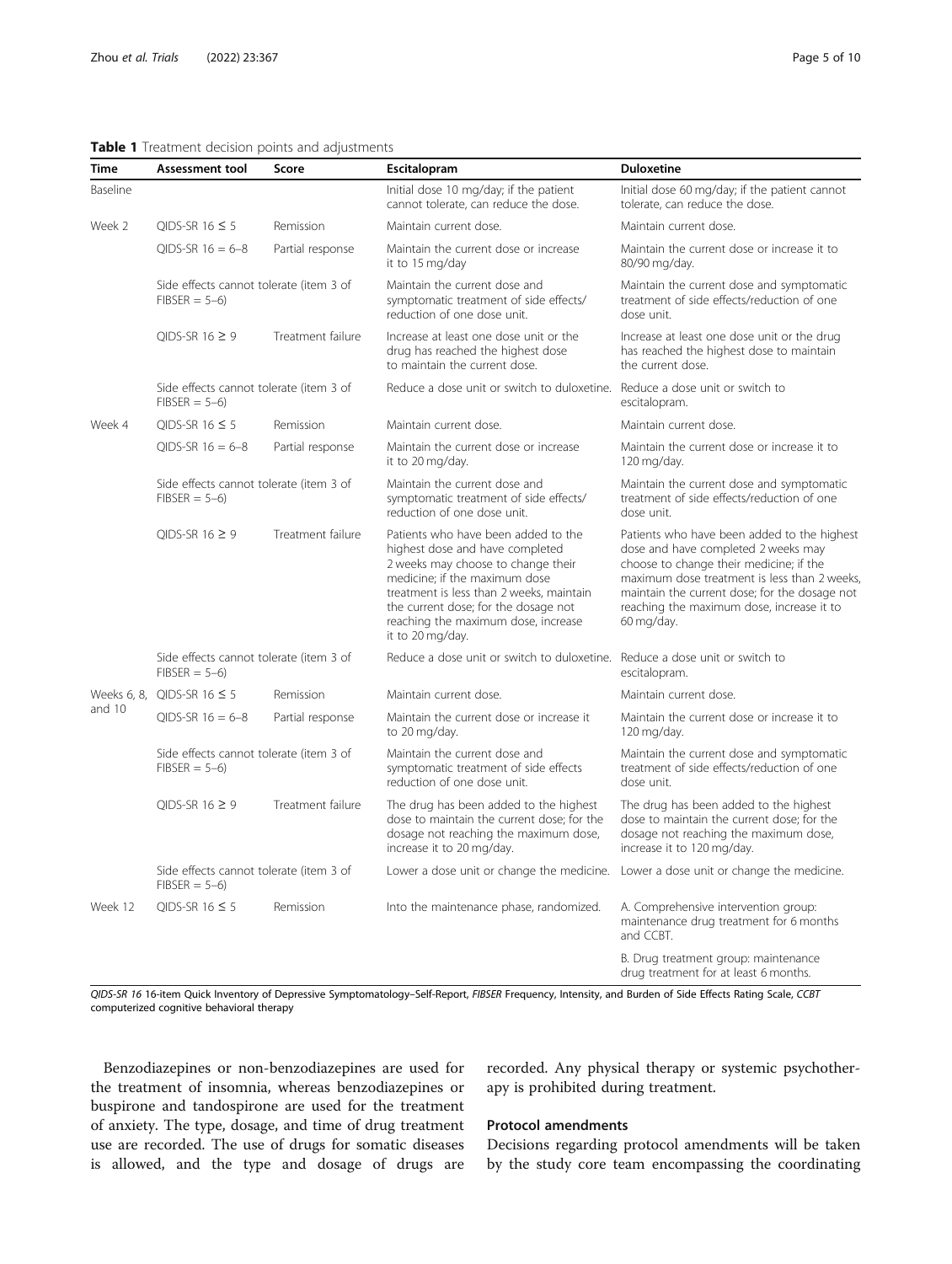<span id="page-5-0"></span>

investigator, trial coordinator, trial statistician, medical coordinator, and data management. Any significant amendments to the protocol or supporting materials will be submitted to the Beijing Anding Hospital ethics review committee, Beijing Municipal Commission of Health and Construction for their approval. Records of relevant communication with the Research Ethics Committee and the regulatory authorities are kept by the coordinating investigator. Furthermore, after protocol amendments or upon relevant updates during the study, a newsletter will be sent to all participating centers.

# Quality control

Each clinical site contained one research coordinator responsible for the coordination of the site in addition to the principal investigator, 2 to 4 investigators (clinically experienced psychiatrists) responsible for recruitment, clinical evaluation, or blood specimen collection and one member of the staff responsible for entering paper case report forms (CRFs) into EDC. In order to improve the adherence of the subjects to the protocol, a person is assigned to follow up the appointment and provided convenient services to the subjects.

The quality management plan is elaborated prior to the study initiation. A clinical research assistant (CRA)

or a medical monitor is assigned by the study team and is responsible for supervising the compliance to the study protocol and checking the conformance of the paper-based and the web-based CRF. In addition to the quality monitoring performed by the CRA or the medical monitor, the data manager would also issue regular queries through EDC.

The executive management team organizes all principal investigators and/or research coordinators monthly via email or WeChat in order to discuss the difficulties and share the experience of ensuring the protocol implementation. In addition, a group of experts assigned by the executive management team visits each site once a year to guide the investigator team, confirm protocol implementation, and assess the reliability of the clinical evaluation.

The ethics committee must review and harmonize the protocol and informed consent prior to the inclusion of any subject. Prior to the implementation of any program, the subject must sign and sign the informed consent form approved by the ethics committee. The outpatient doctors recommended suitable depression patients, and the study doctors were responsible for introducing relevant contents and signing informed consent forms, and one informed consent form was handed to the enrolled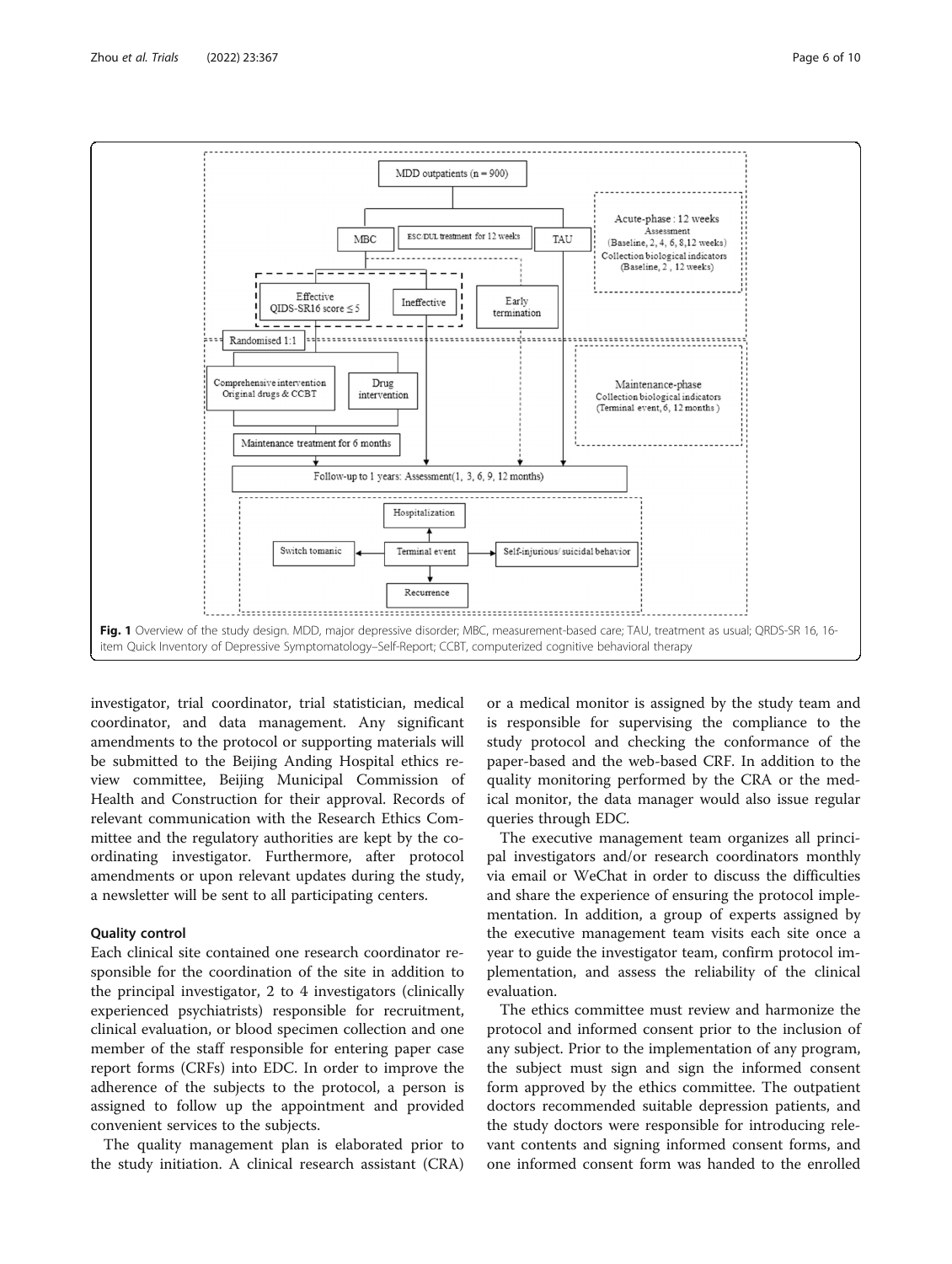# <span id="page-6-0"></span>Table 2 Overview of the acute phase interview

|                                      | Acute phase |                                |                                |                                    |                                |                                                                              |                                            |  |  |
|--------------------------------------|-------------|--------------------------------|--------------------------------|------------------------------------|--------------------------------|------------------------------------------------------------------------------|--------------------------------------------|--|--|
|                                      | 0           | Week 2,<br>day 14<br>$(\pm 3)$ | Week 4.<br>day 28<br>$(\pm 3)$ | Telephone<br>interview<br>(week 6) | Week 8.<br>day 56<br>$(\pm 3)$ | Telephone interview, week 10<br>(for patients who change<br>drugs in week 4) | Week 12<br>$(\pm 7)/$ early<br>termination |  |  |
| Informed consent                     | $\times$    |                                |                                |                                    |                                |                                                                              |                                            |  |  |
| Inclusion/exclusion criteria         | $\times$    |                                |                                |                                    |                                |                                                                              |                                            |  |  |
| General data                         | $\times$    |                                |                                |                                    |                                |                                                                              |                                            |  |  |
| Medical history and mental symptoms  |             |                                |                                |                                    |                                |                                                                              |                                            |  |  |
| <b>MINI</b>                          | $\times$    |                                |                                |                                    |                                |                                                                              |                                            |  |  |
| Somatic and neurological examination | $\times$    |                                |                                |                                    |                                |                                                                              |                                            |  |  |
| Vital signs/weight                   | $\times$    |                                | $\times$                       |                                    | $\times$                       |                                                                              |                                            |  |  |
| QIDS-SR 16                           | $\times$    | $\times$                       | $\times$                       | $\times$                           | $\times$                       | $\times$                                                                     | $\times$                                   |  |  |
| <b>FIBSER</b>                        | $\times$    | $\times$                       | $\times$                       | $\times$                           | $\times$                       | $\times$                                                                     | $\times$                                   |  |  |
| PDQ-9                                | $\times$    |                                | $\times$                       |                                    | $\times$                       |                                                                              | $\times$                                   |  |  |
| SDS                                  | $\times$    |                                | $\times$                       |                                    | $\times$                       |                                                                              | $\times$                                   |  |  |
| <b>FBS</b>                           | $\times$    |                                | $\times$                       |                                    | $\times$                       |                                                                              | $\times$                                   |  |  |
| Q-LES-Q-SF                           | $\times$    |                                | $\times$                       |                                    | $\times$                       |                                                                              | $\times$                                   |  |  |
| HAMD-17                              | $\times$    |                                | $\times$                       |                                    | $\times$                       |                                                                              | $\times$                                   |  |  |
| <b>YMRS</b>                          | $\times$    |                                | $\times$                       |                                    | $\times$                       |                                                                              | $\times$                                   |  |  |
| Acceptability/feasibility            |             | $\times$                       | $\times$                       |                                    | $\times$                       |                                                                              | $\times$                                   |  |  |
| Adverse reactions                    |             | $\times$                       | $\times$                       | $\times$                           | $\times$                       |                                                                              | $\times$                                   |  |  |
| Biological sample collection         |             | $\times$                       |                                |                                    |                                |                                                                              | $\times$                                   |  |  |

MINI Mini-International Neuropsychiatric Interview, QIDS-SR 16 16-item Quick Inventory of Depressive Symptomatology-Self-Report, FIBSER Frequency, Intensity, and Burden of Side Effects Rating scale, PDQ-9 Patient Health Questionnaire-9, SDS Self-Rating Depression Scale, FBS Family Burden Scale of Disease, Q-LES-Q-SI Quality of Life Enjoyment and Satisfaction Questionnaire-Short Form, HAMD-17 17-Item Hamilton Rating Scale for Depression, YMRS Young Mania Rating Scale

patients. Patients have the right to withdraw from the study and continue treatment at any time. Patients can contact the competent doctor at any time if any adverse events occur during the study. The subject's personal information will be kept confidential.

# **Outcomes**

Efficacy and acceptability are compared between the OMBC and the TAU groups.

- 1. The primary outcomes of the study are the complete remission rate (proportion of patients with QIDS-SR 16 total score  $\leq$  5) of the MBC and TAU groups at the end of the acute phase and the comparison of the recurrence rate and recurrence time in 1 year between the two groups (recurrence: evaluation of two consecutive QIDS-SR 16 score  $\geq$  9 or diagnosis of MDD according to DSM-IV criteria).
- 2. The secondary outcomes included the comparison of the changes caused on QIDS-SR 16, Patient Health Questionnaire-9 (PHQ-9), and HAMD-17 from the baseline as well as the response rate (response: QIDS-SR 16 score  $\leq$  8; reduction of HAMD-17  $\geq$  50%) between the two groups at the end of the acute phase. Moreover, additional

parameters are measured including the comparison of the recurrence rate between the two groups in the maintenance phase, the incidence of other terminal events and adverse reactions, social function assessment [Self-Rating Depression Scale (SDS), Family Burden Scale of Disease (FBS), and Quality of Life Enjoyment and Satisfaction Questionnaire– Short Form (Q-LES-Q-SF)], and the acceptability, compliance, and feasibility of the MBC treatment mode.

# Assessment tools

#### Diagnostic tools

The MINI [\[20\]](#page-9-0) is used as the structured diagnostic interview instrument in this study.

# Self-assessment scales

The QIDS-SR is a self-assessment, which rates depression symptoms [\[21](#page-9-0)].

The FIBSER Questionnaire uses 3 questions with a 6 point Likert measurement scale [[22](#page-9-0)]. This tool measures 3 side effect domains of impact, such as frequency, intensity, and burden.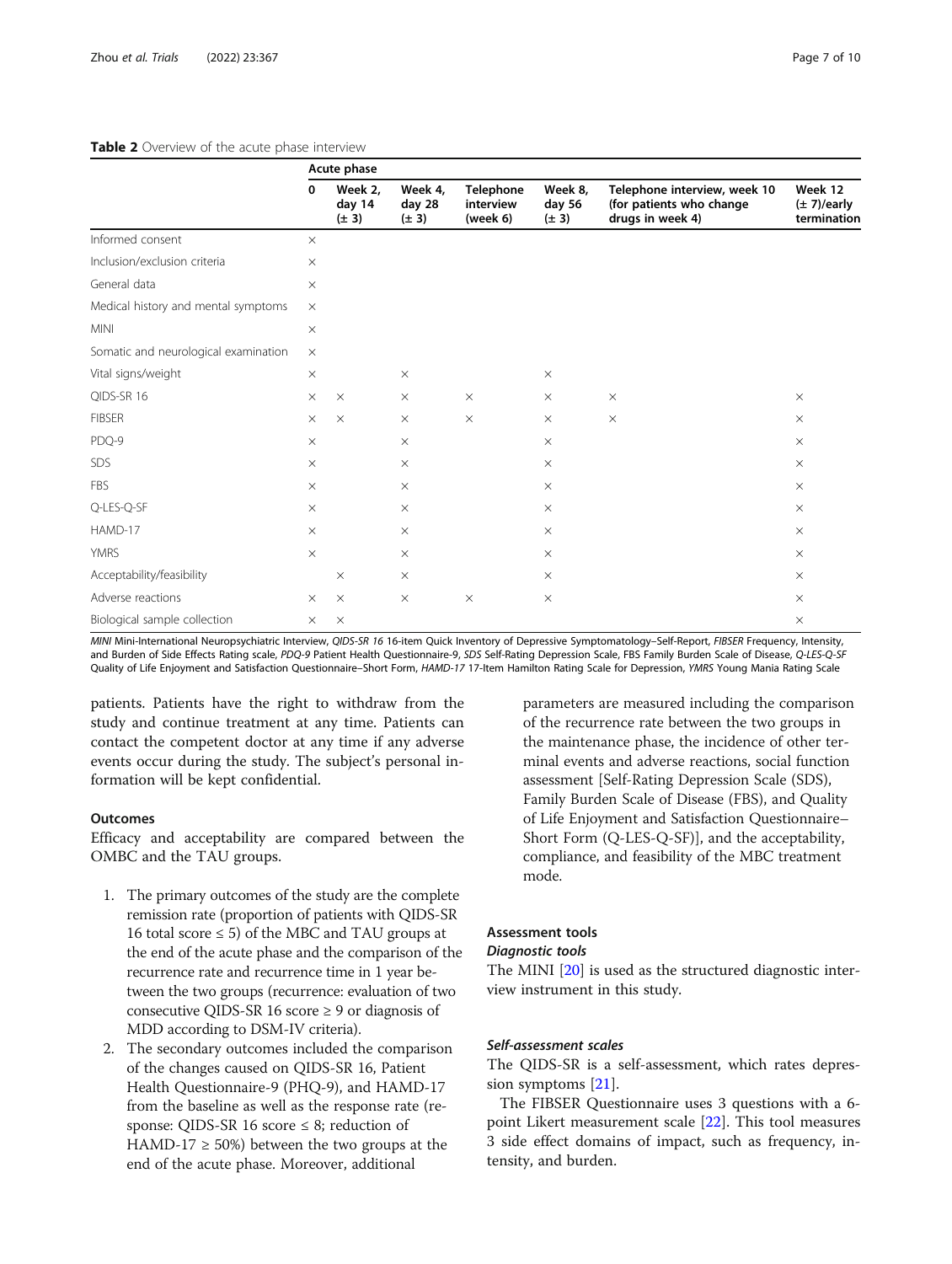The PHQ-9 is a multipurpose instrument for screening, diagnosing, monitoring, and measuring the severity of depression [\[23](#page-9-0)].

The SDS is a 20-item self-report questionnaire that is widely used as a screening tool, covering affective, psychological, and somatic symptoms associated with depression [[24\]](#page-9-0).

The FBS is used to assess the family burden and contains a total of 24 items that involve the following 6 factors: economic burden, impact on daily activities, impact on social life, impact on free time, impact on physical health, and impact on mental health [[25](#page-9-0)].

The Q-LES-Q-SF is a self-report measure designed to enable investigators to easily obtain sensitive measures of the degree of enjoyment and satisfaction experienced by subjects in various areas of daily functioning [\[26](#page-9-0)].

#### Observer-rating scales

The Chinese version of the HAMD-17 has satisfactory psychometric properties in terms of validity and reliability. The internal reliability and the validity are good (Cronbach alpha =  $0.714$ ;  $r = -0.487$ ) [\[27](#page-9-0)].

The Young Mania Rating Scale (YMRS) [[28](#page-9-0)] is one of the most frequently utilized rating scales to assess manic symptoms. The scale has 11 items and is based on the patient's subjective report of his or her clinical condition over the past 48 h.

# Evaluation of MBC treatment mode

The acceptability (1–5 points: 1 very bad, 2 relatively bad, 3 average, 4 relatively good, 5 very good) and feasibility (1–4 points: 1 completely unfeasible, 2 not very feasible, 3 moderately feasible, 4 very feasible) were evaluated by the psychiatrist on weeks 4, 8, 12, and 16 or at early withdrawal. The acceptability was evaluated by the patients.

# Sample collection

Biological sample collection including blood, urine, and feces was only available in certain centers. The samples are collected at baseline and at weeks 2 and 12 in the acute phase. Subsequently, they are collected every 3 months during the follow-up period and at the end of the terminal events. Biological sample collection is only applicable to subjects who have been approved by the ethics committee of the sub-center and have signed the informed consent form.

#### Sample size

# Acute phase

According to previous research [[19](#page-9-0), [29](#page-9-0)], the response rate of the TAU group was 32–44.3% (assuming that the MBC group was increased by 10%). The ratio between the MBC and the TAU groups was 2:1 ( $\alpha$  = 0.05, and

power = 80%). At least 462 and 231 subjects were required for the MBC and the TAU groups, respectively. Considering that 20% was missing data, 600 and 300 subjects were required for these two groups.

## Maintenance phase

According to previous research, the cumulative annual recurrence rate of the depressive disorder was 42%. The HR in the comprehensive intervention group was 3 and reduced the recurrence rate by 5% ( $\alpha$  = 0.05 and power = 80%). At least 100 subjects were required for each group. Considering that 20% of the data were missing, 125 subjects were included in each group. Since the subjects of the second stage originated from the effective subjects of the MBC group, it was considered that the MBC group was able to meet the requirements of the second stage sample by assuming that 80% of the patients were effectively treated (more than 260 subjects). In summary, a total of 900 subjects were required in the present study.

# Statistical analysis

Efficacy evaluations are performed on the full analysis set (FAS) and on the per-protocol set (PPS) datasets. FAS followed the intent-to-treat (ITT) principle. The subjects are analyzed according to the treatment that they have been assigned randomly. The PPS dataset includes all subjects in the FAS who receive any study medication and exhibit no serious protocol deviations. The safety set (SS) dataset includes all subjects who received any amount of study drug and have at least one post-baseline safety assessment.

All collected data are analyzed using the SAS Statistical Package (version 9.4; SAS Institute Inc., Cary, NC, USA). The data distribution is tested for normality using the Shapiro-Wilk test, and the differences between the groups are selected according to the distribution of the variables ( $t$  test/ $F$  test). The variables that are not normally distributed are tested by the non-parametric test (rank sum test). The continuous variables are presented as mean ± standard deviation. The chi-squared test is employed for percentages of variables.

The scores of QIDS-SR16, PHQ-9, and HAMD-17 in the two groups at the end of the acute phase are compared with the baseline levels by the paired *t*-test, and the covariance analysis is used for comparison between the two groups. The chi-squared test is used to compare the remission rate of the acute phase and the recurrence rate during the maintenance phase. The comparison of the remission rates between the two groups at the acute phase is based on the analysis of the mixed-effect model for the repeated measures (MMRM) model and the missing values are not imputed. Kaplan–Meier survival analysis is used to compare the recurrence time between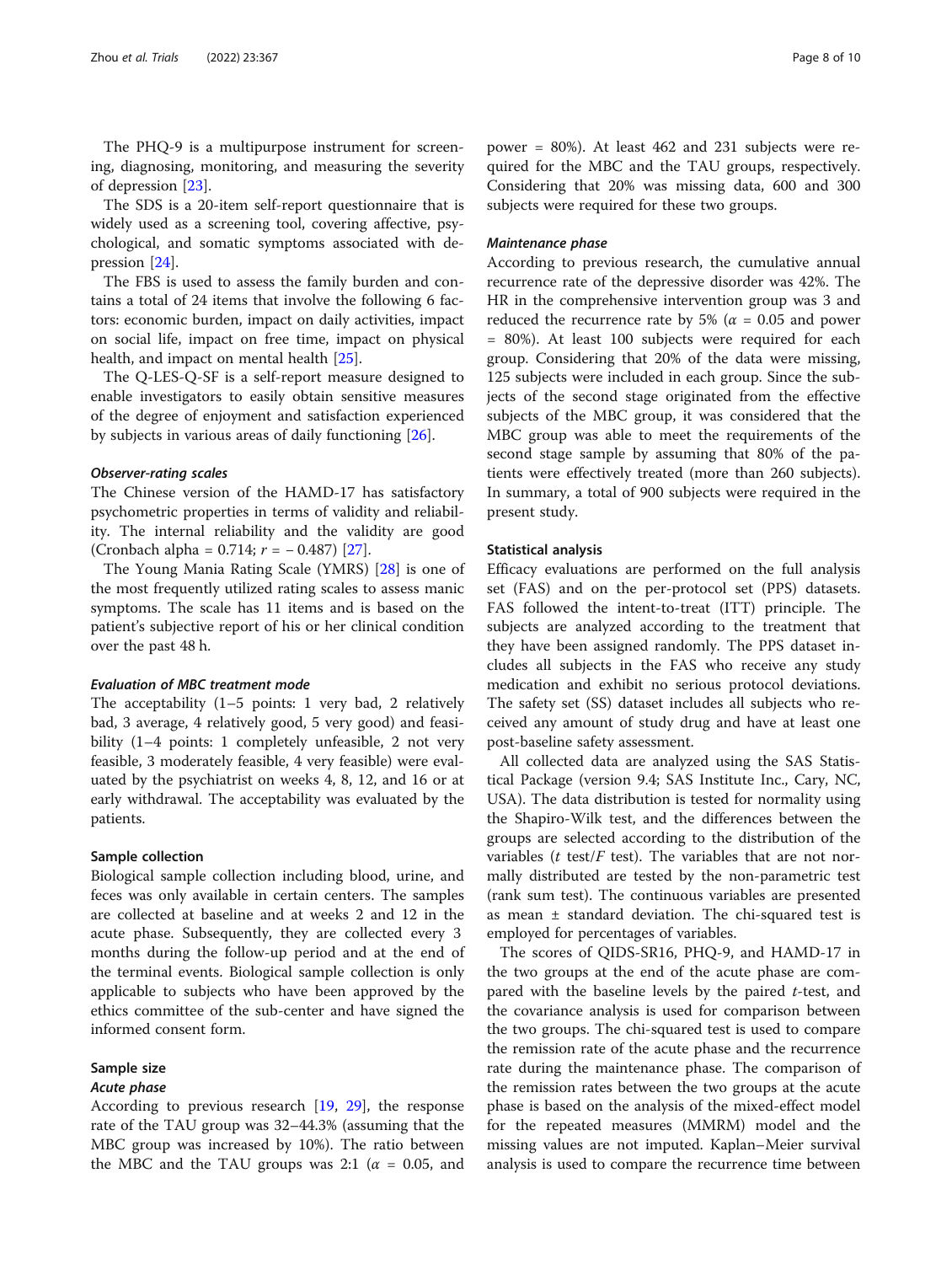the comprehensive intervention group and the drug treatment group within 1 year. The Cox proportional hazard regression model is applied to compare the estimated time to recurrence between the two groups while controlling for covariates. A P value lower than 0.05 ( $P <$ 0.05) is considered for significant differences.

# Monitoring

AE is an adverse medical condition that occurs after the use of the drug by the subjects. AE may not be related to the treatment. The correlation between AE and the treatment was evaluated by the researchers. Following the signing of the informed consent form, any serious adverse events that occurred during the research are reported by the ethics committee and by the hospital management department of the sub-center within 1 working day after the researcher is informed. The researchers completed the SAE report form and send it to the person in charge of the SAE. The SAE report is filed with the ethics committee of the leading unit (Beijing Anding Hospital Affiliated to Capital Medical University).

# **Discussion**

It is well known that the recognition and treatment rates of MDD remain very low. Although we have proved that MBC is a feasible and more effective method than TAU for patients with moderate depression to MDD, further studies need to be performed to optimize this method. The present study included a 12-week, randomized control trial of acute phase treatment and a 1-year maintenance phase treatment. It aimed to optimize the existing index system, evaluate the model and decision-making process of the MBC treatment, and form a standardized quantitative treatment technology suitable for MDD. The optimization of MBC relies mainly on establishing a comprehensive MBC framework based on continuous assessment that will contribute to decrease the relapse or recurrence rate of depression. The present study can provide further guidance for the standardized diagnosis and treatment of depression. By conducting this study, we hope to lay a foundation for patient disease selfmanagement in the future.

#### Strengths and limitations of this study

A strength is that the OMBC treatment protocol optimization of MBC treatment for depression, establishes a comprehensive MBC framework based on allround, continuous assessment for depression.

To our knowledge, this will be the first study to evaluate OMBC in China. This study is a multi-center study with a large sample size.

However, study design limitations are that long followup up to 12 months resulted in a high drop-out rates, which has a certain impact on the results of the study.

In this study, only patients with unipolar depression were included, which could potentially influence further application.

Antidepressants are limited to citalopram and duloxetine, which will limit the enrollment of the patients and affect the expansion of results.

# Current trial status

Protocol version number (last updated): 3.0. Protocol version date (last updated): 11 October 2018.

Participant recruitment for this randomized clinical trial began on 17 May 2017 and is to be completed by 31 December 2021.

Due to the global outbreak of COVID-19, the overall enrollment of the program has been delayed, the program has been postponed, and the follow-up of patients has not yet been completed (April 2022). Follow-up of the last patients will be completed by the end of 2022. Factors such as inappropriate selection of journals, a long review period, the long time to write the protocol and polish the language, and other factors contributed to the long submission cycle of our protocol.

"The protocol should have been submitted prior to the end of recruitment; if not, the authors should give reasons for the delay." Trials advises that study protocols are submitted well before recruitment completes; however, we will also on occasion consider study protocols submitted before the last patient/last visit.

#### Abbreviations

MBC: Measurement-based care; OMBC: Optimization of measurement-based care; TAU: Treatment as usual; MDD: Major depressive disorder; QIDS-SR 16: 16-item Quick Inventory of Depressive Symptomatology–Self-Report; PHQ-9: Patient Health Questionnaire-9; HAMD-17: 17-item Hamilton Rating Scale for Depression; APA: American Psychiatric Association; DSM-IV: Diagnostic and Statistical Manual of Mental Disorders, Fourth Edition criteria; FIBSER: Burden of Side Effects Rating scale; CCBT: Computerized cognitive behavioral therapy; CRF: Case report form; EDC: Electronic Data Capture System; CRA: Clinical research assistant; SDS: Self-Rating Depression Scale; FBS: Family Burden Scale of Disease; Q-LES-Q-SF: Quality of Life Enjoyment and Satisfaction Questionnaire–Short Form; MINI: Mini-International Neuropsychiatric Interview; YMRS: Young Mania Rating Scale; FAS: Full analysis set; PPS: Per-protocol set; ITT: Intent-to-treat; SS: Safety set; LOCF: Last-observation-carried-forward; ROC: Receiver operating characteristic; AUC: Area under the curve; AE: Adverse event; SAE: Serious adverse event

#### Provenance and peer review

Not commissioned; externally peer-reviewed.

#### Patient and Public Involvement

Patients or the public were not involved in the design, conduct, reporting, or dissemination plans of our research.

#### Authors' contributions

WG as a chief investigator had responsibility for the management of the study. JJZ, JY, XW, LF, XQZ, and WG developed the protocol. XW did the literature search. JJZ, JY, XL, and LF collected the data. JJZ and XW prepared the manuscript. All authors read and approved the final manuscript.